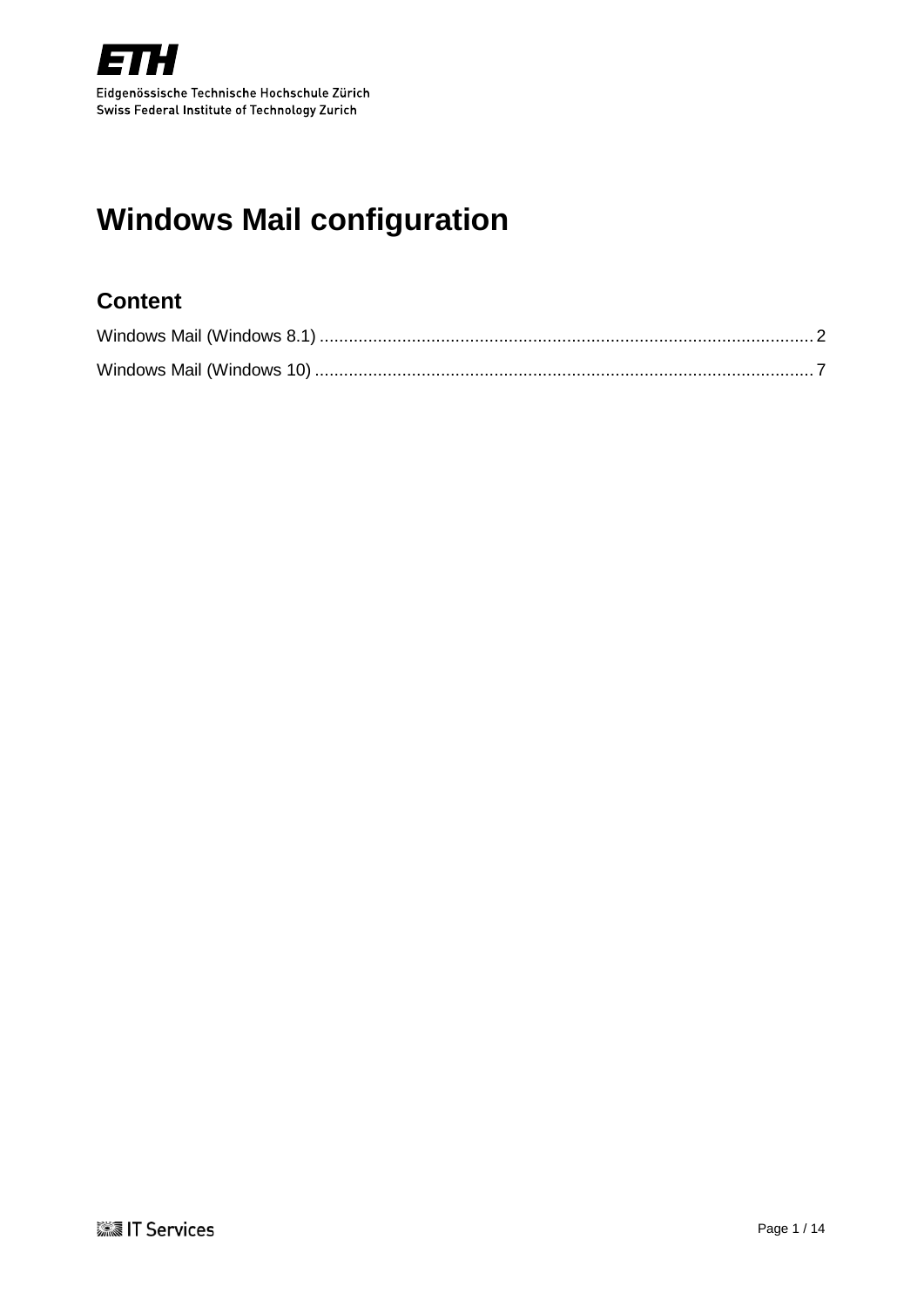## <span id="page-1-0"></span>**Windows Mail (Windows 8.1)**

Configuration of Windows Mail under Windows 8.1:

| Settings                         |  |
|----------------------------------|--|
| Mail<br>By Microsoft Corporation |  |
| Accounts                         |  |

Figure 1



Figure 2

Windows Mail under Windows 8.1 always requires a mail account with Hotmail or Outlook.com as the primary account. This account must first be set up. Additional mail accounts can only be integrated once this has been done.

After configuring and starting Windows Mail with the primary mailbox, go to the settings (Windows key + "i") and select "Accounts".

Under the displayed primary mailbox, click "Add an account".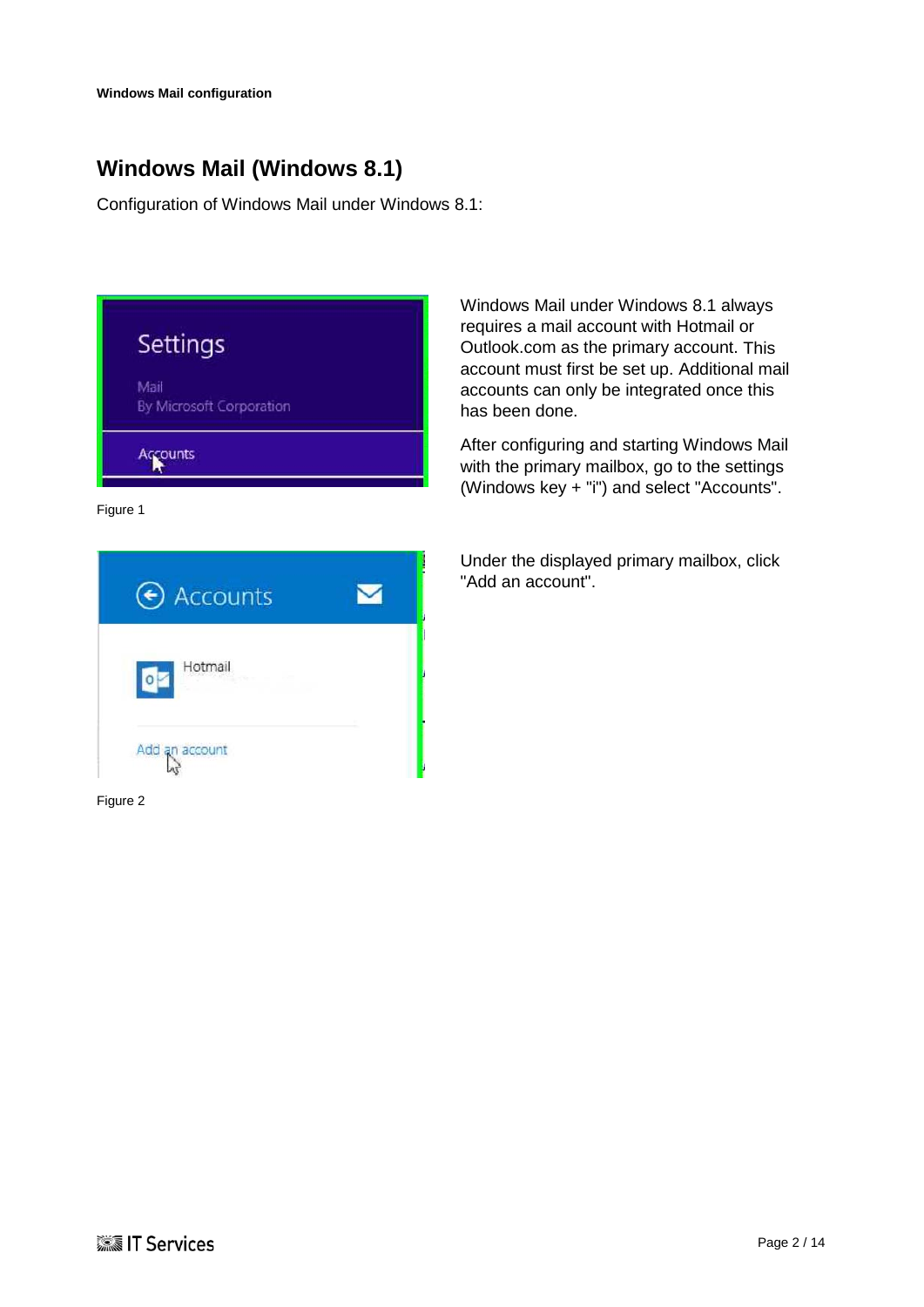|                          | $\Theta$ Add an account $\blacksquare$            |
|--------------------------|---------------------------------------------------|
| $\overline{\phantom{a}}$ | Outlook.com<br>Outlook.com, Hotmail.com, Live.com |
| 日图                       | Exchange<br>Exchange Office 365 (for organizatio  |
|                          | Google<br>Connect                                 |
| <b>CONAY</b>             | Yahoo!<br>Connect                                 |
|                          | Other account<br>onnect                           |

## Select "Exchange".

Figure 3

|                   | Enter the information below to connect to your Exchange account. |  |
|-------------------|------------------------------------------------------------------|--|
| Email address     |                                                                  |  |
| carolm@ethz.ch    |                                                                  |  |
| Password          |                                                                  |  |
|                   |                                                                  |  |
| Show pore details |                                                                  |  |

Figure 4

Enter the required details for your mailbox. Then select "Connect".

If the connection does not work immediately, click "Show more details".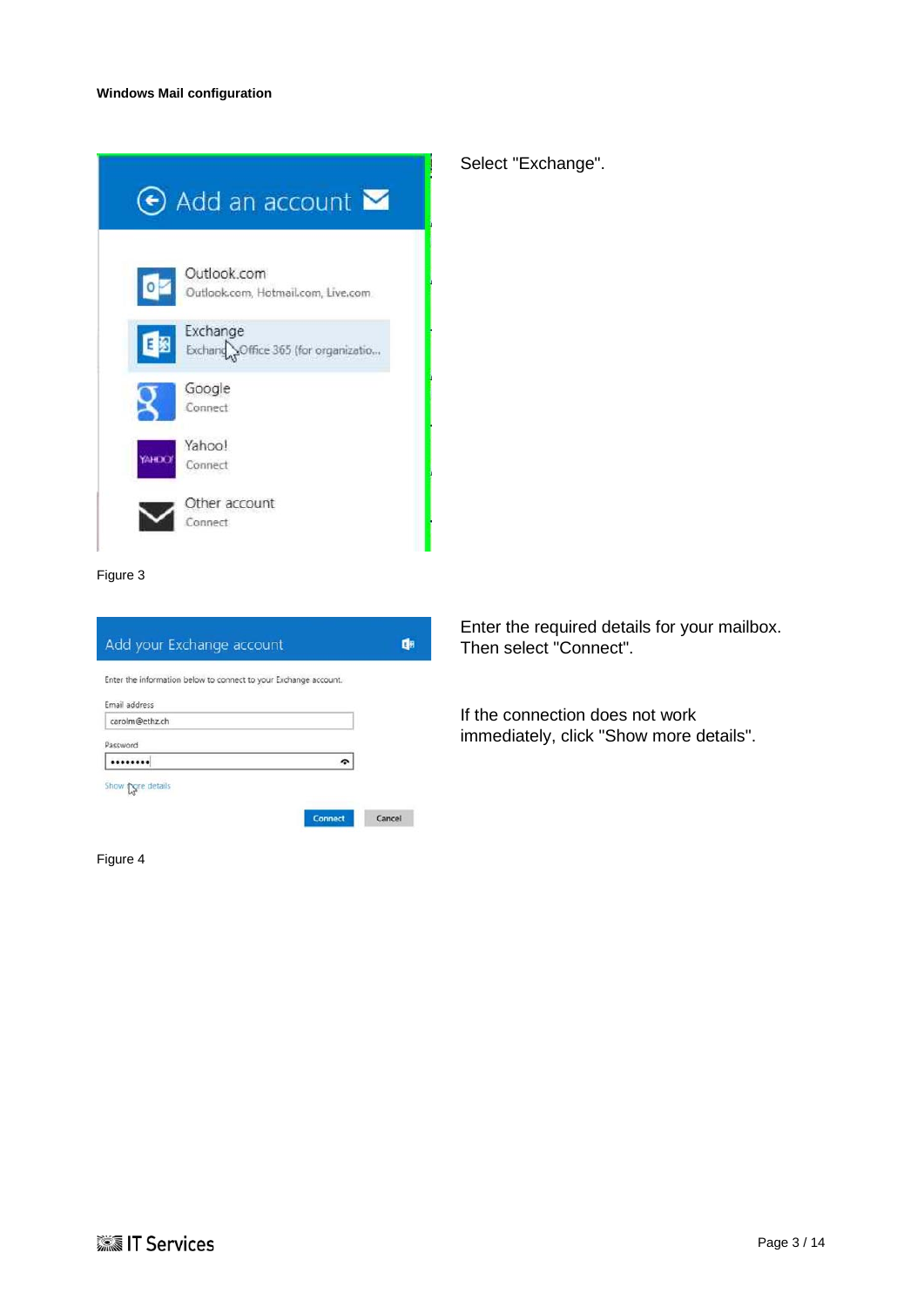| Enter the information below to connect to your Exchange account. |  |
|------------------------------------------------------------------|--|
| Email address                                                    |  |
| carolm@ethz.ch                                                   |  |
| Server address                                                   |  |
| mail.ethz.ch                                                     |  |
| Domain                                                           |  |
| d                                                                |  |
| Username                                                         |  |
| ×<br>carolm                                                      |  |
| Password                                                         |  |
|                                                                  |  |

Here you can add further information for the connection to the mail server. Apart from the said details, the following information is important:

**Server address:** mail.ethz.ch

**Domain:** d

Then click "Connect".

#### Figure 5



Figure 6

The connection to your mailbox should now be successful.

Please note that by default, Windows Mail only downloads and displays the e-mails of the last month. To modify this period, please use the link shown in the screenshot or, if the link is not visible, go to the settings (Windows key + "i"), click "Accounts" and select the newly created mailbox (usually "ETHZ").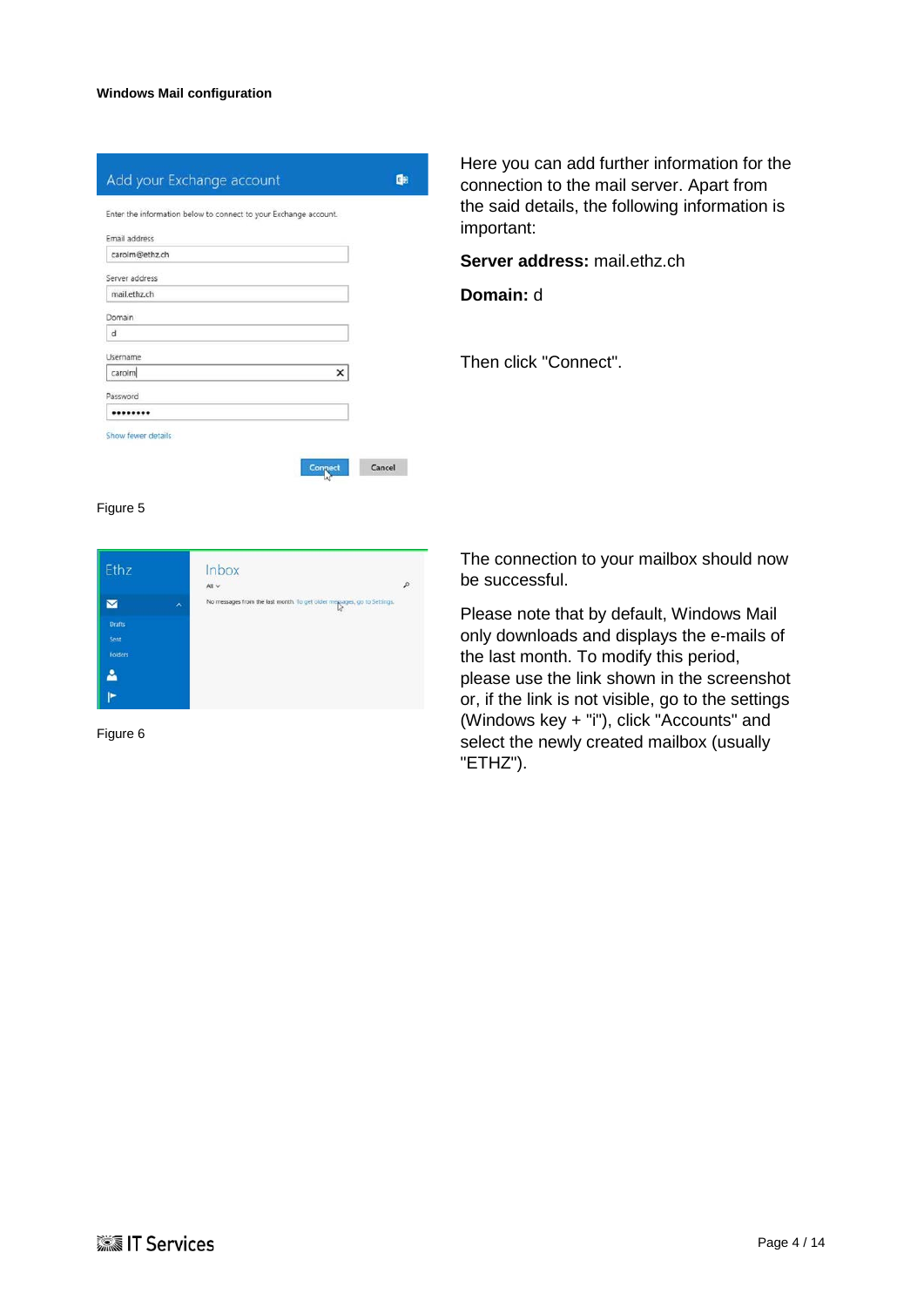| Ethz<br>$(\bm{\epsilon})$                                                 |   |
|---------------------------------------------------------------------------|---|
| Account name<br>Ethz                                                      | x |
| Download new email<br>As items arrive                                     |   |
| Download email from<br>Any time                                           |   |
| Content to sync<br>$\blacktriangleright$ Email                            |   |
| $\blacktriangledown$ Contacts<br>$\overline{\blacktriangledown}$ Calendar |   |

Click "Download email from".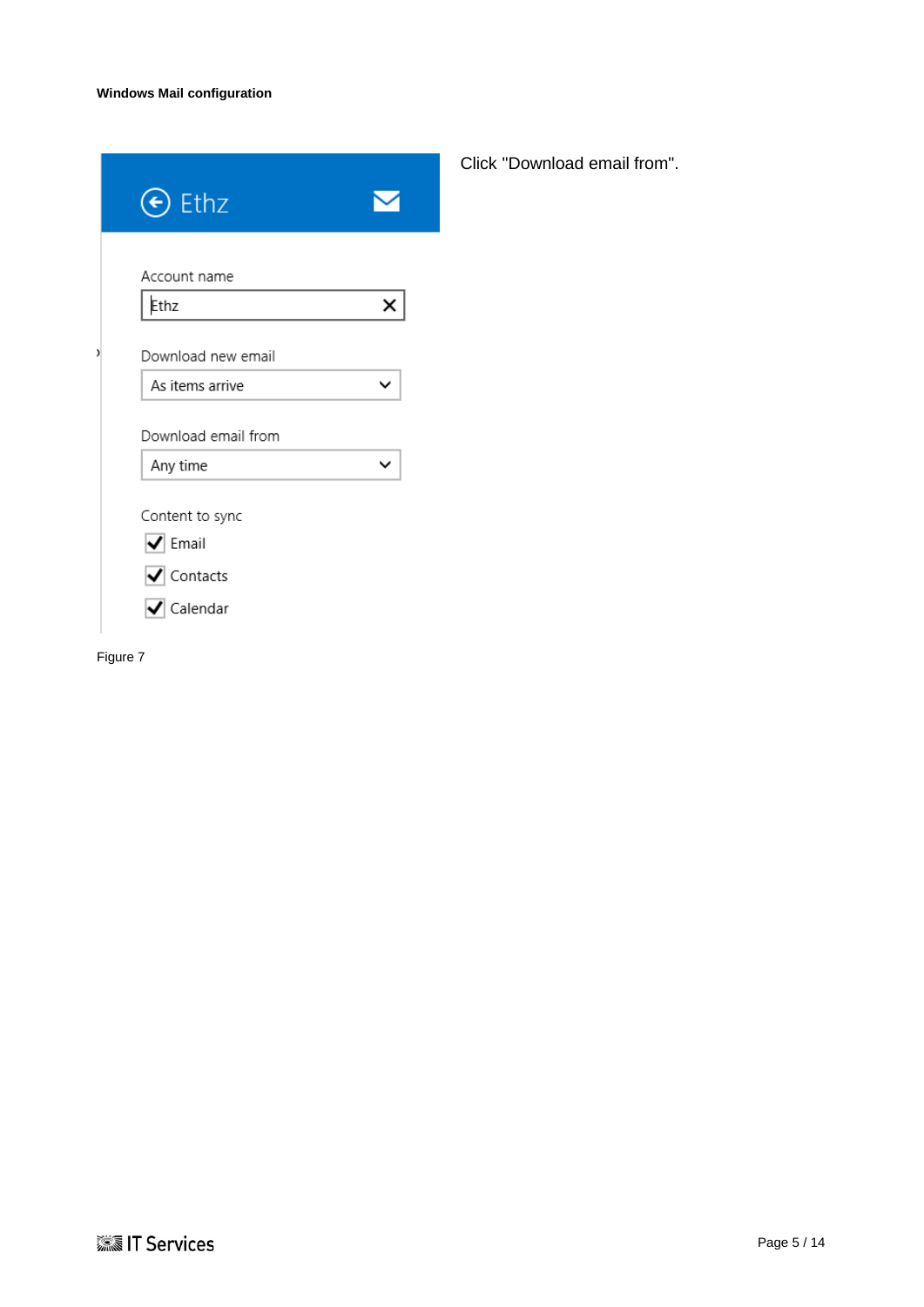| Account name     |  |
|------------------|--|
| Ethz             |  |
| The last 3 days  |  |
| The last 7 days  |  |
| The last 2 weeks |  |
| The last month   |  |
| Any time         |  |

Here you can select how many e-mails the mail client is to hold and display locally.

Figure 8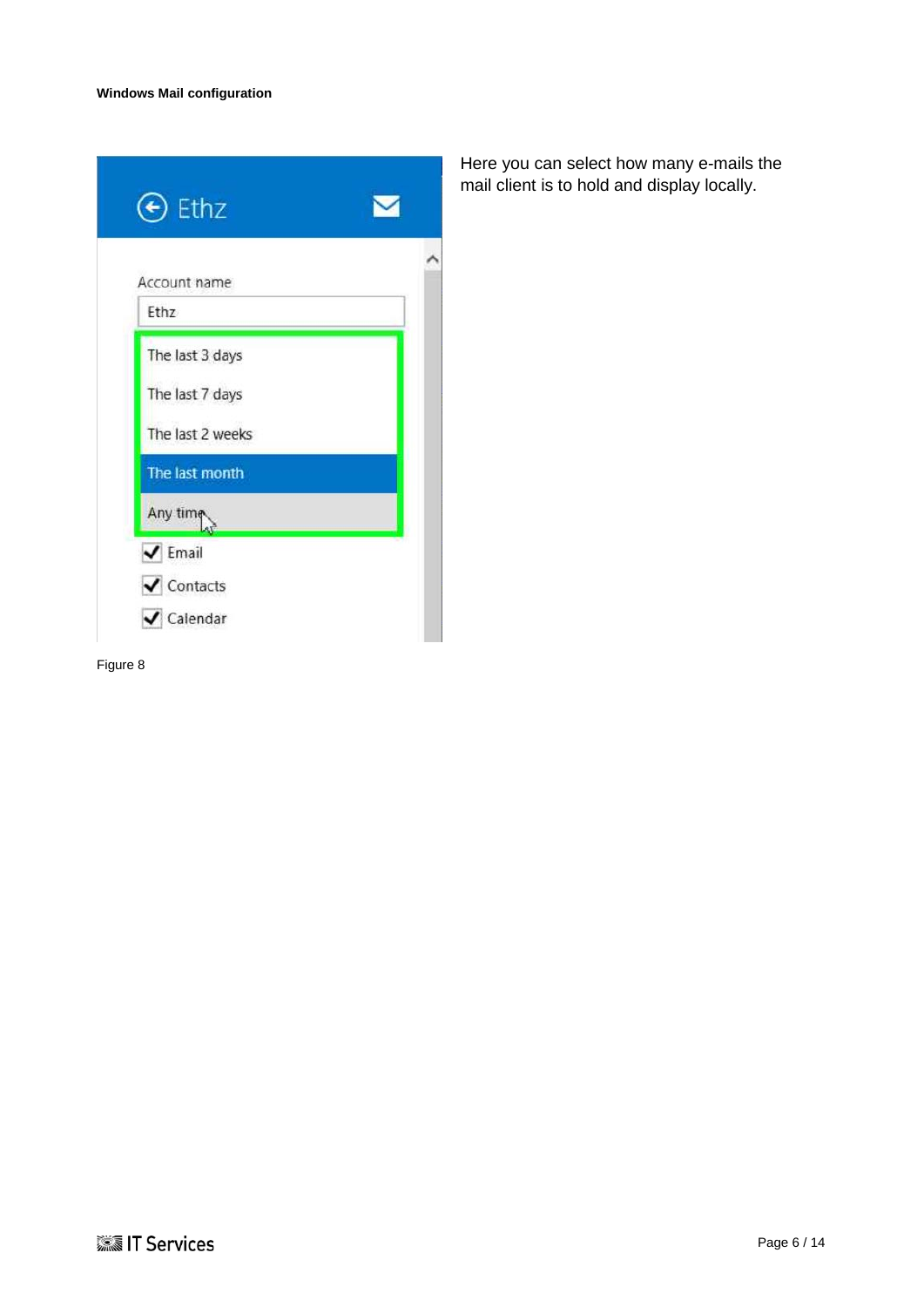**[Windows Mail configuration](#page-0-0)**

# <span id="page-6-0"></span>**Windows Mail (Windows 10)**

Configuration of Windows Mail under Windows 10:

| <b>Accounts</b>                                                  |  |
|------------------------------------------------------------------|--|
| First things first. Let's add your accounts.<br>Add account<br>₩ |  |
| <b>Baads</b> to get                                              |  |
|                                                                  |  |

The first time you start Windows Mail, you will be asked to set up a mail account. Select "Add account".

Figure 9

|                        | Choose an account                                  |       |  |
|------------------------|----------------------------------------------------|-------|--|
| $\circ \triangleright$ | Outlook.com<br>Outlook.com, Live.com, Hotmail, MSN |       |  |
| EX                     | Exchange<br>Exchange, Office 365                   |       |  |
|                        | Google                                             |       |  |
|                        | Yahoo! Mail                                        |       |  |
|                        | <b>iCloud</b>                                      |       |  |
|                        | Other account<br>POP, IMAP                         |       |  |
|                        |                                                    | Close |  |

Figure 10

Select "Exchange".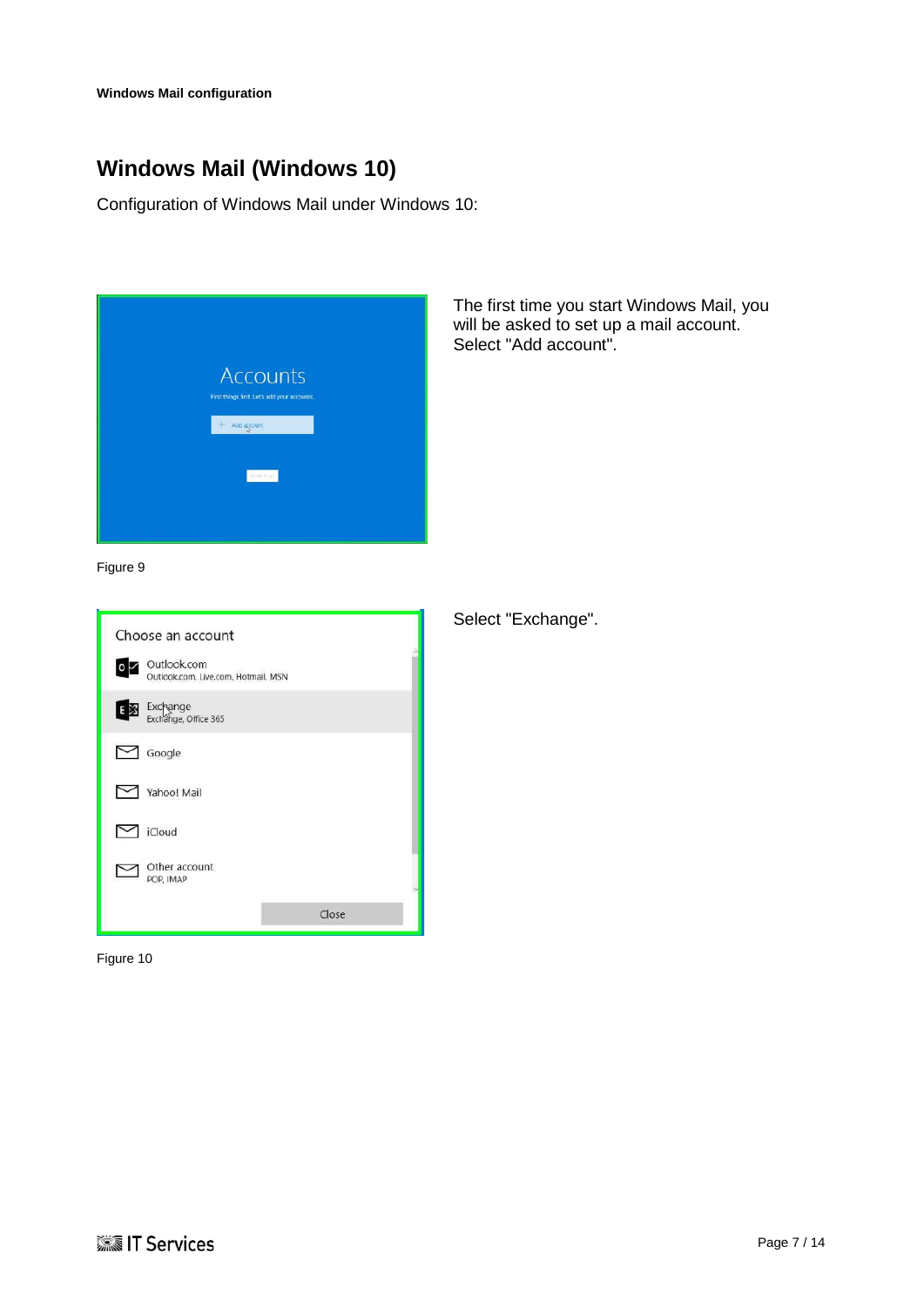### **[Windows Mail configuration](#page-0-0)**

| Exchange                                                                                     |                                                                 |
|----------------------------------------------------------------------------------------------|-----------------------------------------------------------------|
| Email address                                                                                |                                                                 |
| carolm@ethz.ch                                                                               |                                                                 |
| Password                                                                                     |                                                                 |
|                                                                                              | 6                                                               |
| time.                                                                                        | We'll save this information, so you don't have to sign in every |
| administrator will be able to remotely delete your content<br>and settings from your device. | If you're adding a business Exchange account, your network      |
|                                                                                              |                                                                 |
| Cancel                                                                                       | Sian in                                                         |



| All done!<br>Your account was set up successfully. |  |
|----------------------------------------------------|--|
| carolm@ethz.ch<br>E                                |  |
|                                                    |  |
|                                                    |  |
|                                                    |  |
|                                                    |  |
|                                                    |  |
|                                                    |  |

Figure 12

Enter the required details for your mailbox. Then click "Sign in".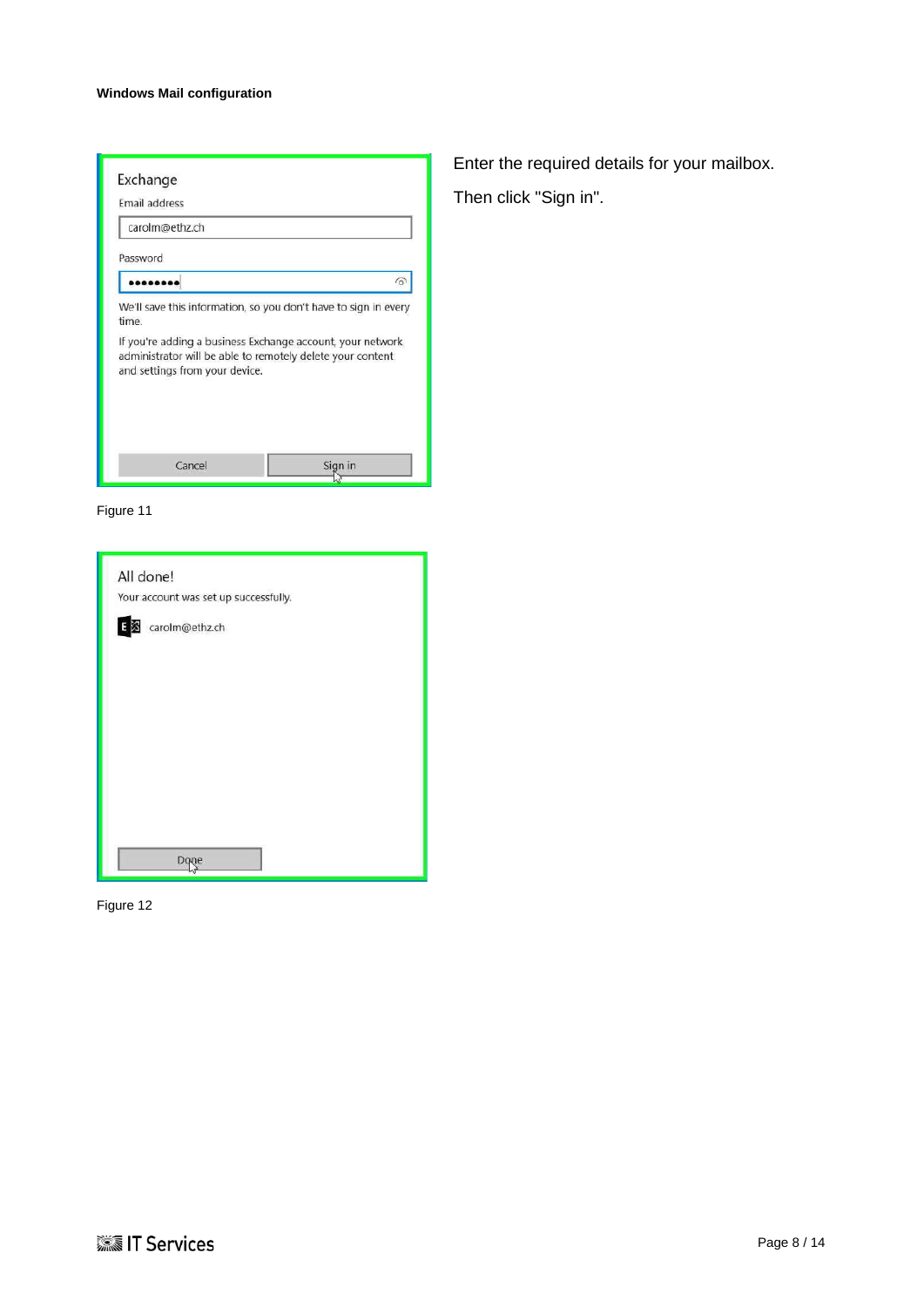| ccounts                                      |  |  |
|----------------------------------------------|--|--|
| First things first. Let's add your accounts. |  |  |
| Ethz<br>call Im@ethz.ch                      |  |  |
| Add account                                  |  |  |
| Ready to go                                  |  |  |

| Make my PC more secure                                             |                                                                                                                                                                                                                                                                                                            |
|--------------------------------------------------------------------|------------------------------------------------------------------------------------------------------------------------------------------------------------------------------------------------------------------------------------------------------------------------------------------------------------|
| Windows might also limit sign-in methods such as picture password. | You must make your PC more secure to connect to this server. Windows will ensure that your PC<br>complies with any server requirements, including password requirements, requiring sign-in after a<br>specified period of inactivity, and limiting the number of incorrect attempts to sign in to your PC. |
|                                                                    |                                                                                                                                                                                                                                                                                                            |

Figure 14

For the connection to be established to the mail server, you need to accept a set of policies of the mail server. These policies are described in the document "Mobile Mail clients" and are aligned with the [Acceptable](https://www1.ethz.ch/id/documentation/rechtliches/BOTfinal-2005_EN.pdf)  [Use Policy for Telematics Resources at](https://www1.ethz.ch/id/documentation/rechtliches/BOTfinal-2005_EN.pdf)  [ETH Zurich \(BOT\).](https://www1.ethz.ch/id/documentation/rechtliches/BOTfinal-2005_EN.pdf) These policies merely pertain to the communication of Windows Mail with the mail server and do not affect the local configuration of your computer!

Select "Enforce these policies".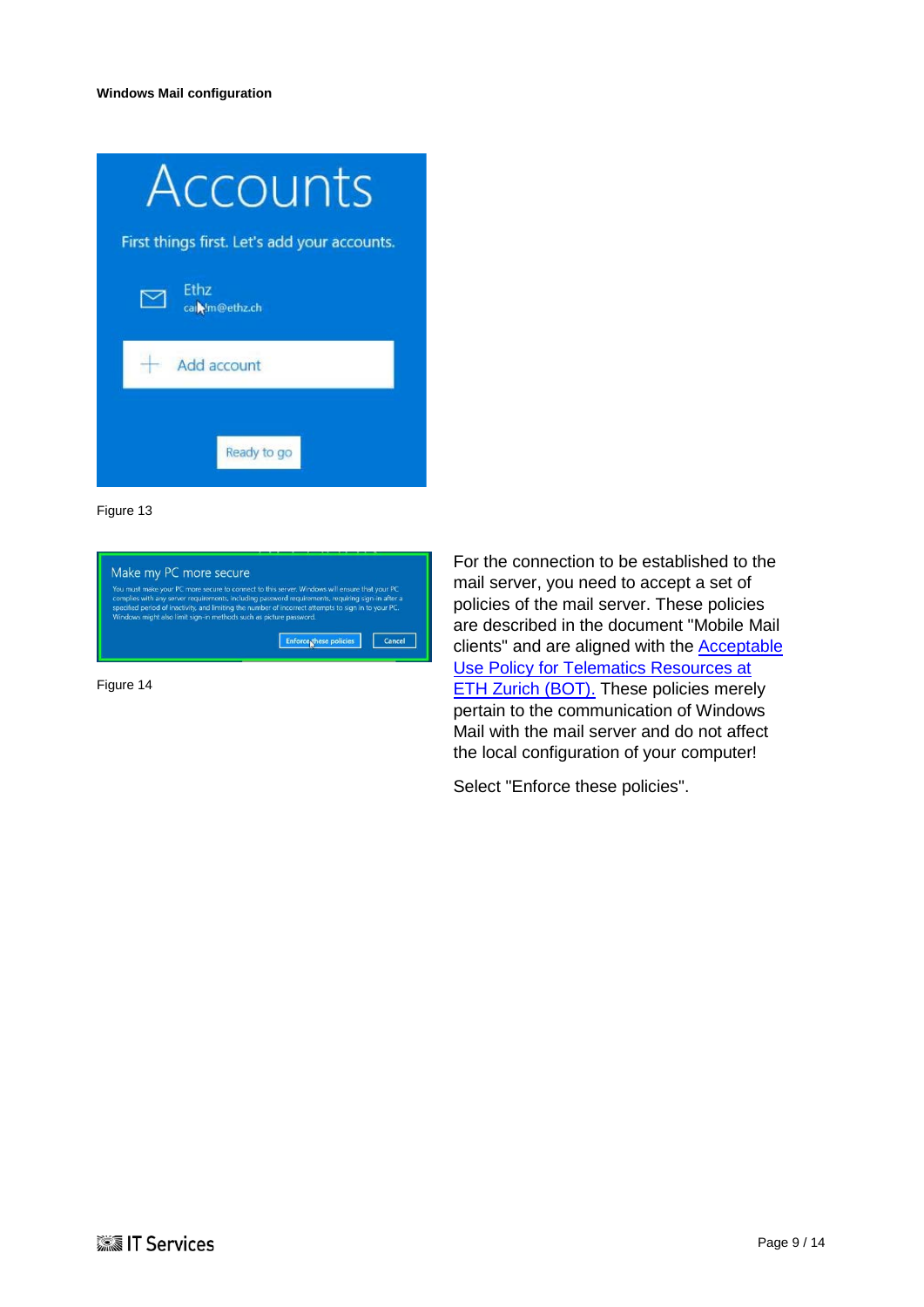| Accounts                                     |  |
|----------------------------------------------|--|
| First things first. Let's add your accounts. |  |
| Ethz<br>carolm@ethz.ch                       |  |
| Add account                                  |  |
| Read <sub>K</sub>                            |  |

Figure 15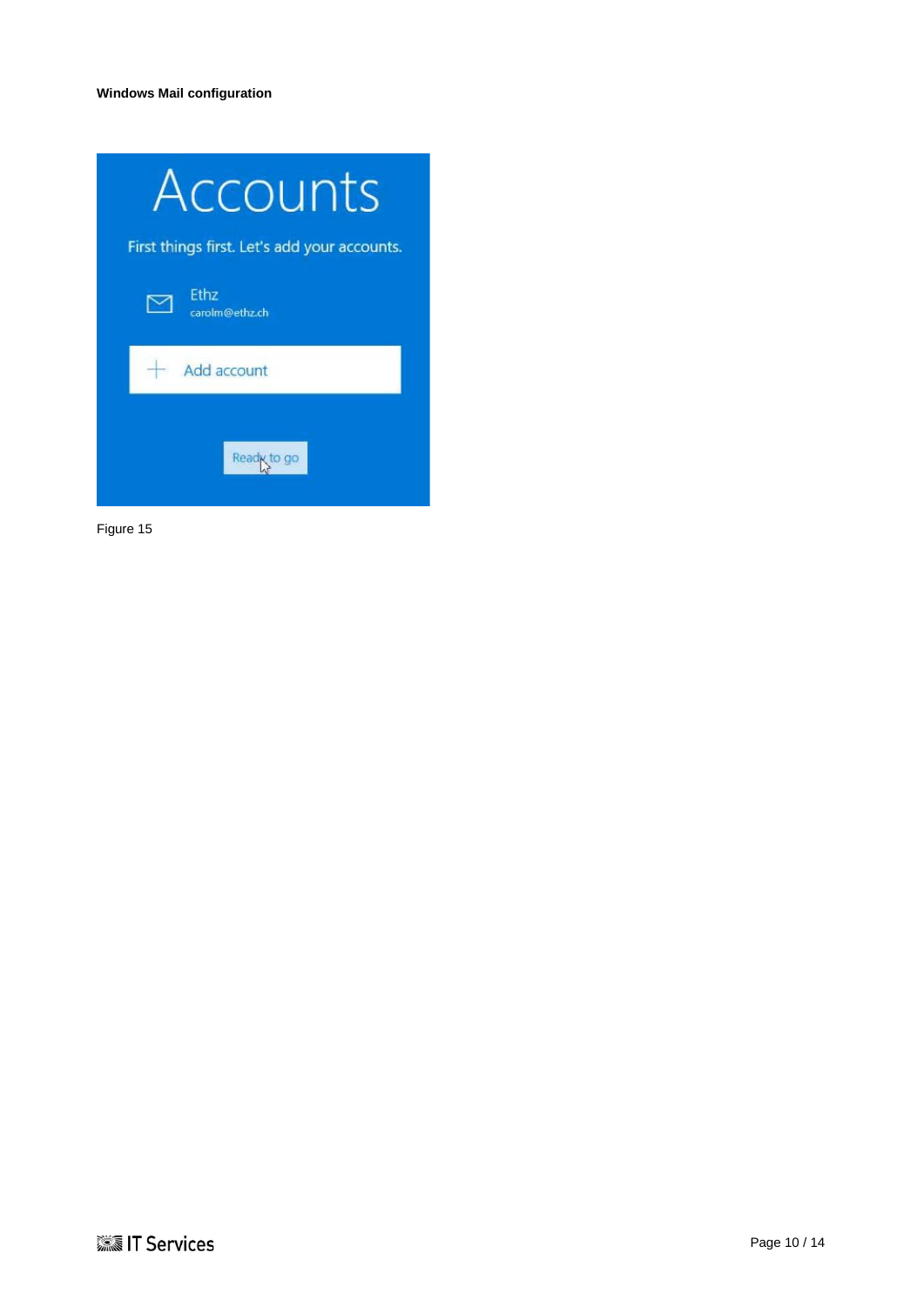

By default, Windows Mail only synchronises last month's e-mails with the mail server. To display more e-mails, click the gear icon (Settings) at the bottom left.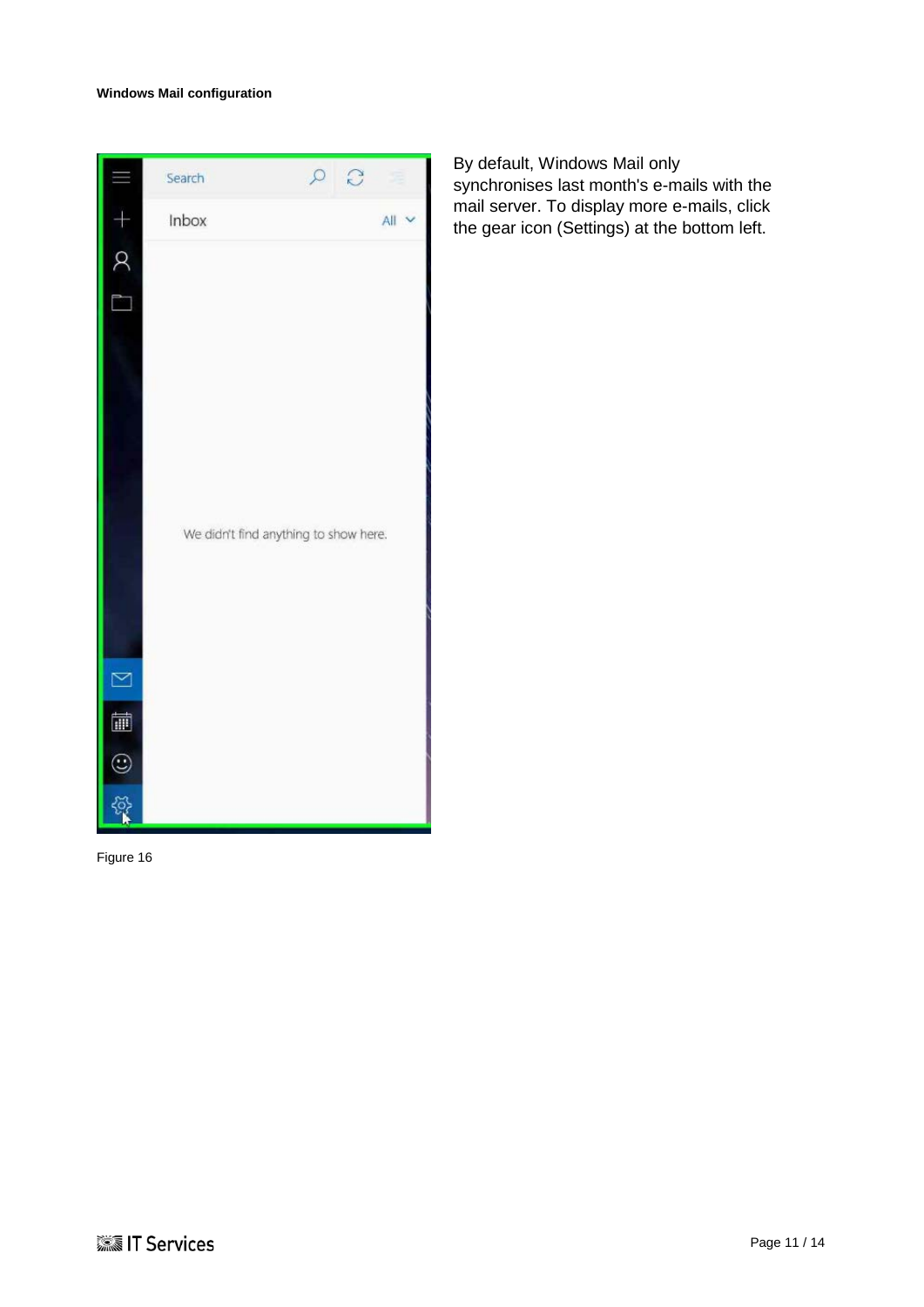| Settings             | S |
|----------------------|---|
| Manage Accounts      |   |
| Personalization      |   |
| <b>Quick Actions</b> |   |
| Automatic Replies    |   |
| Reading              |   |
| Signature            |   |
| Notifications        |   |
| Email security       |   |
| What's new           |   |
| Help                 |   |
| <b>Trust Center</b>  |   |
| Feedback             |   |
| About                |   |
|                      |   |
|                      |   |

Select "Manage Accounts".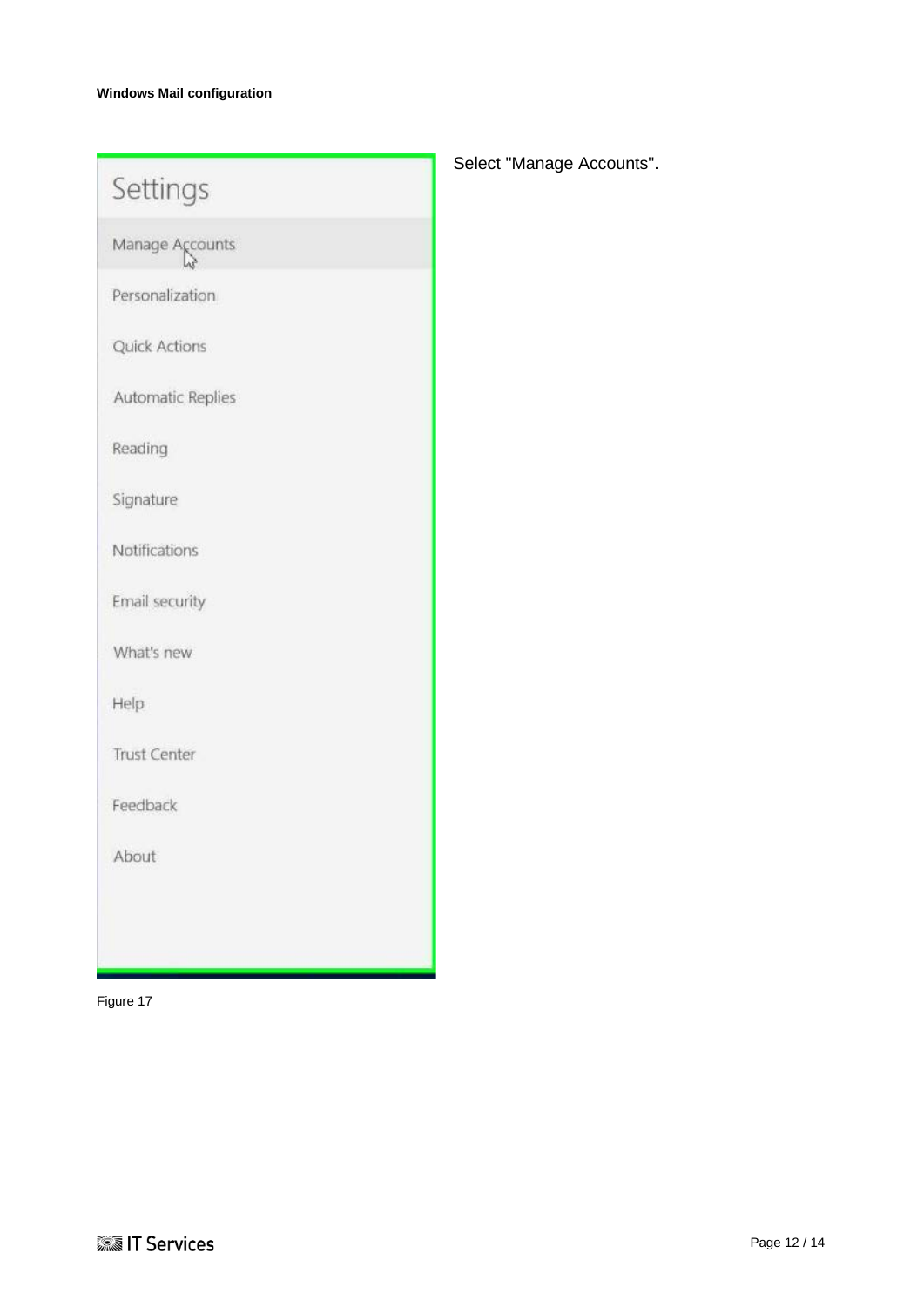| Manage Accounts<br>$\langle$        |
|-------------------------------------|
| Select an account to edit settings. |
| Ethz<br>$\Box$<br>.<br>dolm@ethz.ch |
| ව Link inboxes                      |
| Add account                         |



| E St carolm@ethz.ch                                                                                                                                         |  |
|-------------------------------------------------------------------------------------------------------------------------------------------------------------|--|
| User name                                                                                                                                                   |  |
| carolm@ethz.ch                                                                                                                                              |  |
| Password                                                                                                                                                    |  |
|                                                                                                                                                             |  |
| Account name                                                                                                                                                |  |
|                                                                                                                                                             |  |
| Ethz                                                                                                                                                        |  |
|                                                                                                                                                             |  |
| <b>Change mailbox sync settings</b><br>Options for syncing email, contacts, and calendar.<br><b>Delete account</b><br>Remove this account from your device. |  |
|                                                                                                                                                             |  |
|                                                                                                                                                             |  |
|                                                                                                                                                             |  |

Click the desired mail account.

Select "Change mailbox sync settings".

Figure 19